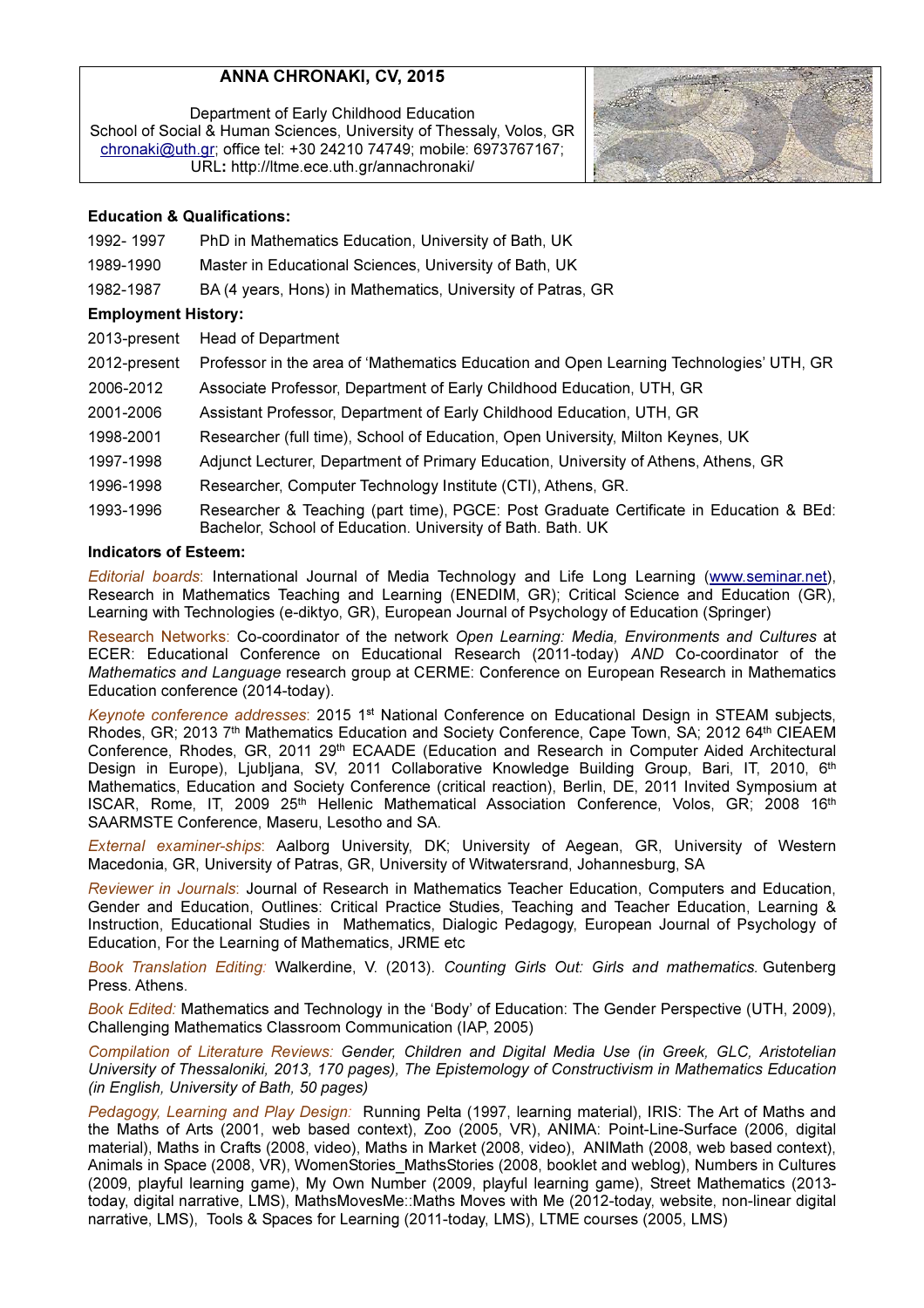#### Selection of Recent Publications:

- Chronaki, A. (in press). The 'street', the 'body' and the 'move: A hybrid space design for knowledge urban circulation. 3<sup>rd</sup> International Conference Proceedings on Hybrid City: Data to the People. Athens. September 2015.
- Chronaki, A. & Papasarantou, C. (under review) Disrupting Mathematical Subjectivity with/in Urban Interventions: Opening up the 'street mathematics' container. Paper submitted for the AERA Symposium 'Re-inscribing the City in Design Studies of Critical STEAM Conceptual Practice'.
- Planas, N. Chronaki, A., Ronning, F. and Schutte, M. (in press). Challenges and Research Priorities in the context of the 'Mathematics and Language' TWG. In the CERME Proceedings.
- Chronaki, A., Moutzouri, G., Zaharaki, M., Planas, N. (in press). Number words in 'her' language, dialogism, and identity-work: The case of little Marram. In B.,Greer & S., Mukhopadhyay (eds) Special Issue on Intercultural Education and Mathematics. The Journal of Intercultural Education.
- Pechtelidis, Y., Kosma, Y., Chronaki, A. (2015). Between a rock and a hard place: Women and computer technology. Gender and Education. Vol. 27, Issue 2, pages 164-182
- Chronaki, A. (2015) Recrafting Mathematical Subjectivity: bodies, movement, affect. 8th International Deleuze Studies Conference: Daughters of Chaos: Practice, Discipline, A Life. Stockholm: Architecture Dept.
- Chronaki, A. (2015). Mathematics With/in the Museum: London, Paris and New York. MuseumEd: Education and Research in Cultural Environments. Vol. 1, pp. 89-113.
- Chronaki, A., Moutzouri, G., and Magos, K. (2015). 'Number in Cultures' as a Playful Outdoor Activity: Making space for critical mathematics education in the early years. In U. Gellert, J.G. Rodriguez, C. Hahn, & S. Kafousi (Eds.). Educational Paths to Mathematics: A C.I.E.A.E.M. sourcebook. Dordrecht: Springer. pp143-160.
- Chaviaris, P., Kafousi, S., and Chronaki, A. (2015). Students' and Parents' Communicative Practices with Statistics. In 31<sup>st</sup> National Mathematical Society Conference. Veroia, GR.
- Chronaki, A. & Kynigos, C. (2015). Humor as a humble way to access the complexity of knowledge construction. Open Peer Commentary on 'Amusement, Delight, and Whimsy: Humor has its reasons that reason can't ignore' by E. K. Ackerman. Constructivist Foundations. Vol 10, No3, pp. 416-7
- Gavriilidou, M. and Chronaki, A. (2015). Children's narratives of their experience with digital games. In "Media – Knowledge – Education: Why Media Education?" - International Conference at the University of Innsbruck (February 27-28, 2015).
- Chronaki, A. & Zaharaki, M. (2014). A Digital Narrative of our Relation with Mathematics: The case of 'street mathematics'. In 1<sup>st</sup> International Conference on Science and Literature Commission on Science & Literature: DHST/ IUHPST. 9-11 July. Athens, GR.
- Chronaki, A. & Milionis, C. (2014). Mathematical Literature in Teachers' Hands: What tool does 'literature' become for mathematics education?  $n 1<sup>st</sup>$  International Conference on Science and Literature Commission on Science & Literature: DHST/ IUHPST. 9-11 July. Athens, GR.
- Chronaki, A., & Matos, A. (2013). Integrating Technology into Teaching: Τeachers' Narratives about Desiring/Resisting Identity Change. Learning, Media and Technology. Vol. 38, Issue 5. pp. 1-19.
- Chronaki, A. (2013). Gender, Children and Digital Media Use: A Report on Current Bibliography (in greek). Τhe Greek Language Centre. (170 pages).
- Chronaki, A. Bourdakis, V. & Stoikos, I. (2013). A Virtual Reality Interactive Narrative for Spatial Navigation: A focus on design methods. Paper presented in Open Learning Environments Network in ECER: European Conference on Educational Research. Instabul. September 9-10. 2013.
- Chronaki, A. (2012). Arithmetic Problem Solving as a Space for Cultural Diversity: Review of Social Research [Eπιθεώρηση Κοινωνικών Ερευνών] 137-138 Α'-Β', 2012, 173-200.
- Chronaki, A., & Pechtelidis, Y. (2012). 'Being Good' at Maths. Fabricating Gender Subjectivity. REDIMAT: Journal for Research in Mathematics Education. Vol. 1, No. 3. pp. 246-277.
- Chronaki, A., & Mountzouri, G. (2012). Playing with Numbers in Cultures: Beginning to Trouble Essentialist Views of Mathematical Knowledge re/production. Special Issue Edited by Benedetto Di Paola & Javier Diez-Palomar. Journal Quaderni di Ricerca in Didatticca (Mathematics). Issue 22 (July 2012). pp.90-95.
- Chronaki, A. (2012). Women in relation to school techonology and mathematics: reading hegemonic discourses via "cyborgs" and "subalterns". Special Issue Edited by Benedetto Di Paola & Javier Diez-Palomar. Journal Quaderni di Ricerca in Didatticca (Mathematics). Issue 22 (July 2012). pp.156-161.
- Chronaki, A. (2011). 'Troubling Essentialist Identities: Performative Mathematics and the Politics of Possibility<sup>'</sup>. In M. Kontopodis, C. Wulf, & B. Fichtner. (Eds.). Children, Development and Education: Cultural, Historical and Anthropological Perspectives. Spinger Science. The Series: International Perspectives on Early Childhood Education and Development, pp. 207-227.
- Chronaki, A. (2011). Disrupting development as the quality/equity discourse: Cyborgs and subalterns in school technoscience. In B. Atweh, M. Graven, W. Secada & P. Valero (Eds.). Mapping equity and quality in mathematics education. Dordrecht. Springer, pp. 3-21.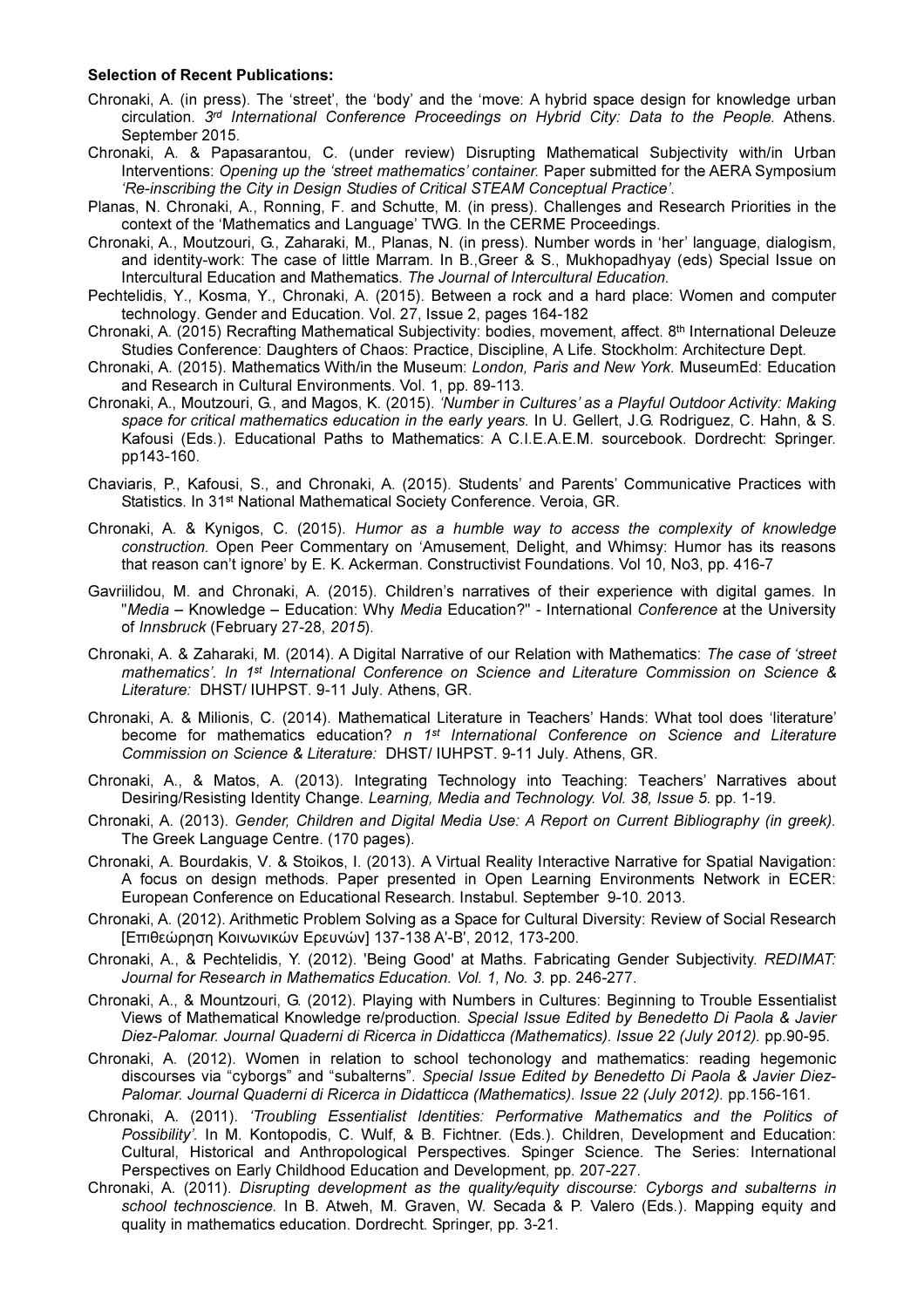- Dafermakis M. and Chronaki A. (2011) What might happen when socio-cultural-historical theory travels? Critical Perspectives from the Greek context. Invited Regional Symposium for the ISCAR (Ιnternational Society for Cultural and Activity Research). ISCAR Congress, Rome, Italy, 5-10 September 2011.
- Chronaki, A. (2010). Revisiting mathemacy: A process-reading of critical mathematics education. In H. Alro, O. Ravn & P. Valero (Eds.). Critical Mathematics Education: Past, Present and Future. Rotterdam: Sense Publishers, pp. 31-50.
- Black L., Chronaki A., Lerman S., Mendick H., Solomon Y. (2010) 'Symposium proposal: Telling choices: mathematics, identity and social justice'. In Proceedings of the 6th Mathematics Education and Society Conference (MES). Berlin, pp. 89-92.
- Chronaki A., Planas N., Setati M. and Civil M. (2010) Use of multiple languages in mathematics learning and teaching. In Symposium 'Same Question Different Countries: Use of Multiple Languages in Mathematics Learning and Teaching' In Proceedings of the 6th Mathematics Education and Society Conference (MES). Berlin, pp. 93-96.
- Kotarinou, P., Chronaki, A. and Stathopoulou, C. (2010) Debating for 'one measure for the world': Sensitive Pendulum or Heavy Earth? In Gellert, U., Jablonka, E., and Morgan, C. (editors) Proceedings of the 6th Mathematics Education and Society Conference (MES). Berlin, pp. 293-300.
- Chronaki, A. with Matos, A. (2010) Desiring/Resisting Identity Change Politics: Mathematics, Technology and Teacher Narratives. In Gellert, U., Jablonka, E., and Morgan, C. (editors) Proceedings of the 6th Mathematics Education and Society Conference (MES). Berlin, pp. 219-228.
- Chronaki, A. (2009). Mathematics, Technologies, Education: The gender perspective. University of Thessaly Press. (175 pages) ISBN – 978-960-8029-88-0
- Chronaki, Α., Kermanidis, M., & Katsiaboura, G. (2008). Women in the Sciences of Mathematics; life stories and stories of mathematical knowledge production. University of Thessaly Press. (ΙSBN: 978-960-8029- 89-7). – in Greek.
- Vekiri, I., & Chronaki, A. (2008). Gender Issues in technology use: Perceived social support, computer selfefficacy and value beliefs, and computer use beyond school. Computers and Education. Vol. 51, Issue 3, pp. 1392-1404.
- Chronaki, A. (2009). Women writing for a school mathematics journal: belonging and becoming in a gendered network. In A. Chronaki. (Ed.). Mathematics, Technologies, Education: The gender perspective. University of Thessaly Publication series, pp. 129-135.
- Chronaki, A., & Kanellopoulos, P. (2009). Performing 'beginnings'. In A. Chronaki (Ed.). Mathematics, Technologies, Education: The gender perspective. University of Thessaly Press, pp. 61-75.
- Stamou, A., & Chronaki, A. (2009). Dominant discourses and gender dimensions in the writing of school mathematics: the case of the school magazine Euclid A. in A. Chronaki (Ed.). Mathematics, Technologies, Education: The gender perspective. University of Thessaly Press, pp. 137-140.
- Chronaki, A. (2009). Technoscience in the 'body' of Education: Knowledge and Gender politics. In A. Chronaki (Ed.). Mathematics, Technologies, Education: The gender perspective. University of Thessaly Press, pp. 7-27.
- Chronaki, A. (2009). An Entry to Dialogicality in the Maths Classroom: Encouraging Hybrid Learning Identities. In M. César & K. Kumpulainen (Eds.). Social Interactions in Multicultural Settings. Sense Publishers Press, pp. 117-143.
- Chronaki, Α. (2008). 'Sciences entering the 'body' of education: Women's experiences and masculine domains of knowledge'. In M. Chionidou-Moskofoglou, A. Blunk, R. Sierpinska, Y. Solomon, & R. Tanzberger (Eds.). Promoting Equity in Maths Achievement: The Current discussion. The University of Barcelona Press, pp. 97-110.
- Chronaki, A. (2008). 'Troubling' School Maths: the teaching experiment as a possibility to dialogicality. In M. Pourkos (Ed.). Perspectives and Limits of Dialogism in Mikhail Bakhtin: Applications in Psychology, Art, Education and Culture. University of Crete publishing Series. Rethymnon, pp. 213-231.
- Stamou, A. and Chronaki, A. (2007) Writing mathematics through dominant discourses: the case of a Greek school magazine. In D. Pitta-Pantazi and G. Philippou (eds). Proceedings of the 5th Congress of the European Society for Research in Mathematics Education. 22-26 Feb, 2007. Nicosia Cyprus (http://ermeweb.free.fr/CERME%205/WG8/8\_Stamou.pdf), pp. 1311-1320.
- Bourdakis V. and Chronaki A. (2005) 'Social and Gender issues emerging on utilizing a VR planning tool for public participation', In Vision and Visualisation, IX Iberoamerican Congress of Digital Graphic Proceedings, SiGRaDi, Peru, pp.526-534.
- Chronaki, A. (2005). Learning about 'learning identities" in the school arithmetic practice: The experience of two young minority Gypsy girls in the Greek context of education. European Journal of Psychology of Education: Special Issue on "The Social Mediation of Learning in Multiethnic Classrooms" Guest Editors: Guida de Abreu and Ed Elbers. Vol. XX, no 1, pp. 61-74.
- Chronaki, A., & Christiansen, I. M. (Eds.). (2005). Challenging Perspectives in Mathematics Communication. Information Age Publishing Inc. USA. Paperback ΙSBN-1-59311-151-7, Hardcover ΙSBN-1-59311-152-5 (371 pages).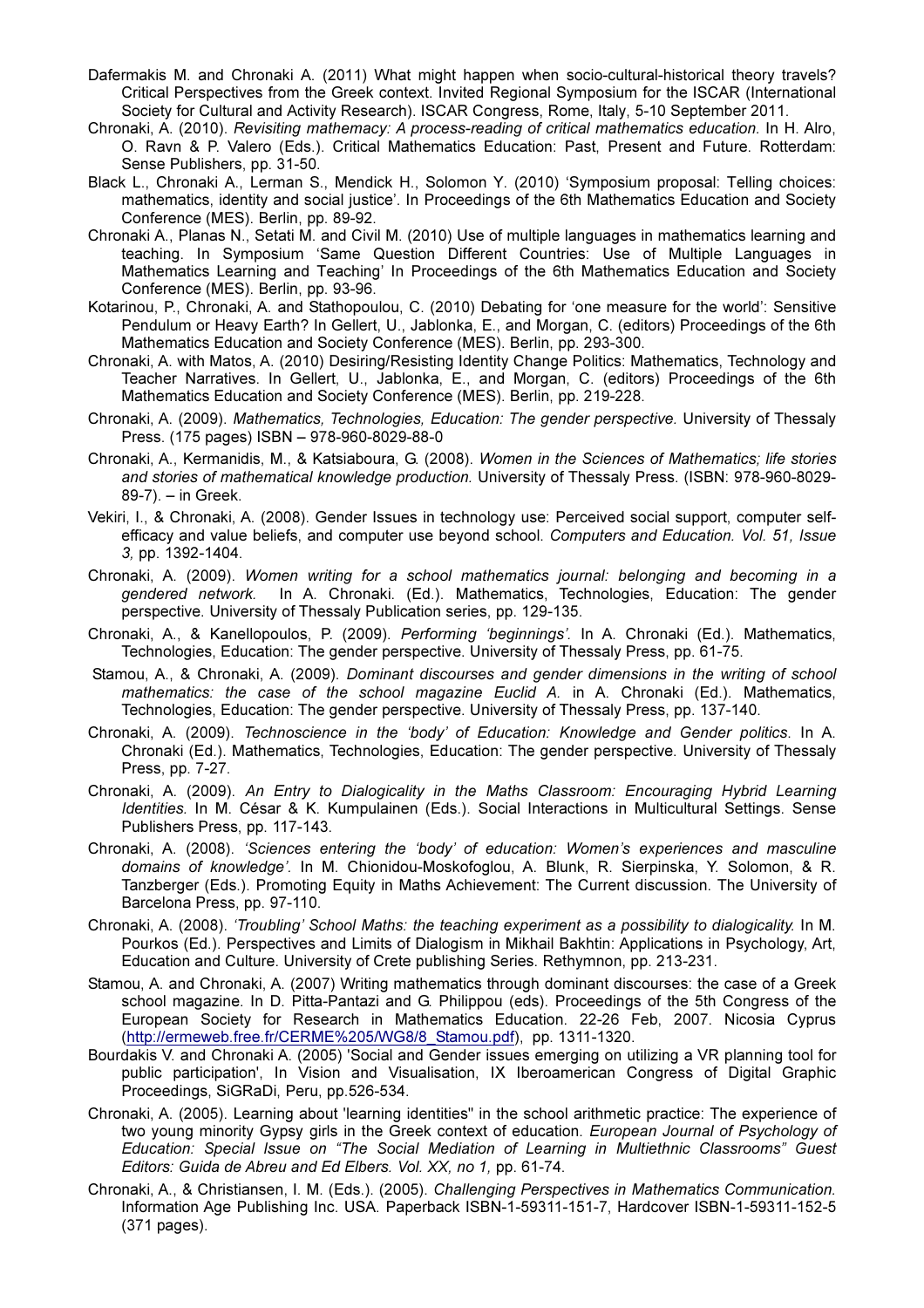- Chronaki, A. (2004). Researching the school mathematics culture of 'others'- Creating a self-other dialogue. In P. Valero and R. Zevenbergen (Eds.). Researching the Socio-Political Dimensions of Mathematics Education: Issues of power in theory and methodology. Kluwer Academic Publishers. Netherlands. pp. 145-165. ΙSBN 1-4020-7906
- Chronaki, A. (2003) Activity, Tools, Identity: Design Dimensions for Cyberspace Mathematics. In T. Triandafilidis and C. Chatziriakou (eds). Proceedings of the 6th International Conference on Technology in Mathematics Teaching. 10-13 October 2003. University of Thessaly. Volos, pp. 100-108
- Kotsanis, I., Chronaki, A., Sampson, D., and Dapontes, N. (2003). Web-based Exploratory Cross-Curricular Contexts. In D. M. Watson and J. Andersen (eds). Networking the Learner: Computers in Education. Kluwer Academic Press, pp. 363-372. ΙSBN 1-4020-7133-7
- Chronaki, A. and Jess, K. (2002). Visual Images from the lives of immigrant pupils in mathematics classrooms. In P. Valero and O. Skovsmose (eds.) Proceedings of the 3rd Congress on Mathematics Education and Society. Pp. 77-83.
- Chronaki, A. (2000). Teaching maths through theme-based resources: Pedagogic style, 'theme' and 'maths' in lessons. Educational Studies in Mathematics. Vol. 42. pp 141-163.
- Chronaki, A. (2000). Visions of school mathematics curriculum and maths teacher education programs: In search of a discourse? (translated in French by Stephane Lacroix and Daniel Martin) Periodique Publie par l' Association Canadiene d' Education de Langue Francaise. (ACELF): Education et Francophonie: Revue Scientific Virtuelle. Vol. XXVIII, No.2, automne-hiver 2000.
- Chronaki, A. (2000) Computers in Classrooms: Learners and Teachers in New Roles. In Bob Moon, Miriam Ben-Peretz and Sally Brown (eds). Routledge International Companion of Education. Routledge. London. Ch. 32, pp. 558-572. ISBN-0-415-11814-X.
- Chronaki, A. (1999). Reforms and Pedagogy: the case of the maths curriculum in Greece. Paper presentation in the symposium: Paper presentation in the symposium: 'Social, political and cultural contexts of curriculum renewal in Europe' organized by Wilmed Kuiper. AERA (American Educational Research Association). April 1999, Montreal, Canada.
- Chronaki, A. and Kynigos, C. (1999) Teachers' views on pupil collaboration in computer based groupwork settings in the classroom. In O. Zaslavsky (ed.). Proceedings of the Psychology of Mathematics Education Conference. Haifa. Israel, (Volume 2), pp. 209-216.
- Chronaki, A. (1998) Exploring the socio-constructivist Aspects of Maths Teaching: Using 'Tools' in creating a Maths Learning Culture. In Ole Bjorkqvist (editor), Mathematics Teaching from a Constructivist Point of View (Reports from the Faculty of Education, Abo Akademi University, No. 3 1998), pp. 61-84. ISBN 952-12-0151-7.
- Chronaki, A. (1999) 'Contrasting the 'Socio-Cultural' and 'Socio-Political' Perspectives in Maths Education and Exploring their Implications for Teacher Education. International Conference on Mathematics Education into the 21st Century "Societal Challenges, Issues and Approaches'. November 1999. Cairo. Egypt, pp. 18-27.
- Chronaki, A. (1999) Language Use and Geometry Texts. Proceedings of the BSRLM (British Society of Research into Learning Mathematics). 27th February 1999. UK, pp. 95-100.
- Chronaki, A. (1992) Physical Metaphors in the Construction of Mathematical Knowledge. Proceedings of the BSRLM (British Society of Research into Learning Mathematics). 21st November 1992. Open University. UK, pp 17-24.

# Invited Keynote Plenaries:

- Chronaki, A. (2015). A Critique of the Ideology of Certainty's Hegemony in Mathematics and Mathematics Education (in Greek). In Skoumbourdi, C. and Skoumios, M. (eds). Educational Design for STEAM. Conference Proceedings. University of the Aegean. Rhodes, GR. pp. 106-136.
- Chronaki, A. (2013). Identity-Work as a Political Space for Change: The case of mathematics teaching through technology use. In M. Berger, K. Brodie, Frith, V. and LeRoux, K. (eds). Proceedings of the 7<sup>th</sup> International Conference Mathematics Education and Society. April 2013. University of Cape Town. Cape Town. South Africa (pp. 1-19).
- Chronaki, A. (2012). Fragile Experiments with Mathematics and Technology: Focusing into issues of teaching and learning. In the 64<sup>th</sup> International Conference of the International Commission for the Study and Improvement of Mathematics Education (CIEAEM). 23-27 of July 2012. University of the Aegean. Rhodes. Greece.
- Chronaki, A. (2011). Taking Fragility Seriously: The risks of representing, experimenting and performing with/in virtual-physical spaces. In the 29th eCAADE (Education and research in Computer Aided Architectural Design in Europe: http://www.ecaade.org/). September 2011. Ljubljana, Slovenia (http://predmet.fa.uni-lj.si/ecaade2011/schedule.htm).